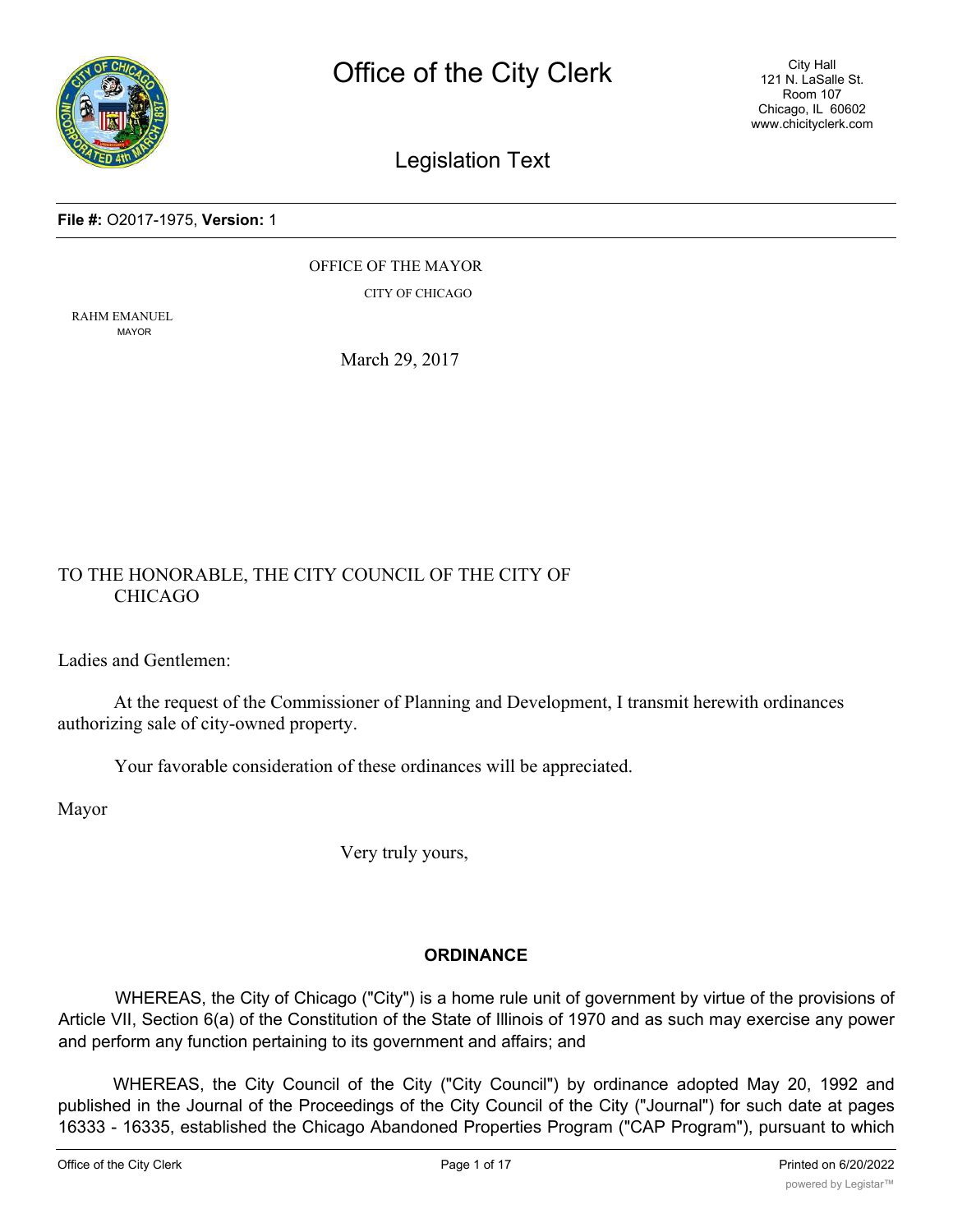the City has acquired numerous abandoned properties either through statutory abandonment proceedings, or through the foreclosure of municipal liens, and conveyed such abandoned properties to developers for rehabilitation, and worked with such developers to successfully rehabilitate such abandoned properties; and

WHEREAS, the City Council, by ordinance adopted February 6, 2008 and published in the Journal for such date at pages 20654 - 20657, renamed the CAP Program as the "Preserving Communities Together Program" (the "PCT Program") and expanded the acquisition authority for such program; and

WHEREAS, there are a substantial number of abandoned, deteriorated and dangerous buildings in the City which threaten the health, safety, economic stability and general welfare of the citizens of the City, and which are the subject of certain housing court proceedings; and

WHEREAS, the City has created the PCT Program to help abate the dangers posed by abandoned, deteriorated and dangerous buildings in the City through the acquisition and subsequent conveyance of the buildings to parties who have proposed to rehabilitate them; and

WHEREAS, the City is the owner of the property commonly known as 2440-52 E. 75th Street/7445-47 S. Phillips Avenue, Chicago, Illinois, and legally described on Exhibit A hereto (the "Property"), which is improved with a mixed-use building with five (5) commercial units and twelve (12) residential units ("Building") in need of substantial repair and is qualified to be included in the PCT Program; and '

WHEREAS, Copper Realty Investments, LLC - 75<sup>th</sup> Street Series, an Illinois limited liability company (the "Developer"), has proposed to purchase the Property from the City and rehabilitate the twelve (12) residential units in the Building for residential housing in accordance with the provisions of the PCT Program; the five (5) commercial units will be rehabilitated and remain commercial; and

WHEREAS, the Developer has further proposed to rent the twelve (12) rehabilitated residential units in the Building to residents with a household income, adjusted for family size, at or below eighty percent (80%) of the Chicago Primary Metropolitan Statistical Area median income, as determined by the U.S. Department of Housing and Urban Development, for a period of fifteen (15) years; and

WHEREAS, by Resolution No. 16-083-21, adopted by the Plan Commission of the City (the "Plan Commission") on September 15, 2016, the Plan Commission recommended the sale of the Property; and

WHEREAS, public notices advertising the intent of the City's Department of Planning and Development (the "Department") to enter into a negotiated sale with the Developer and requesting alternative proposals appeared in the Chicago Sun-Times, a newspaper of general circulation, on March 2, 9 and 16, 2017; and

WHEREAS, no alternative proposals have been received by the deadline indicated in the aforesaid notice; and

WHEREAS, the Department has reviewed the Developer's .application and has recommended that the City Council approve the conveyance of the Property to the Developer for the purposes of: (1) rehabilitating the Building in accordance with the provisions of the PCT Program; and (2) renting the twelve (12)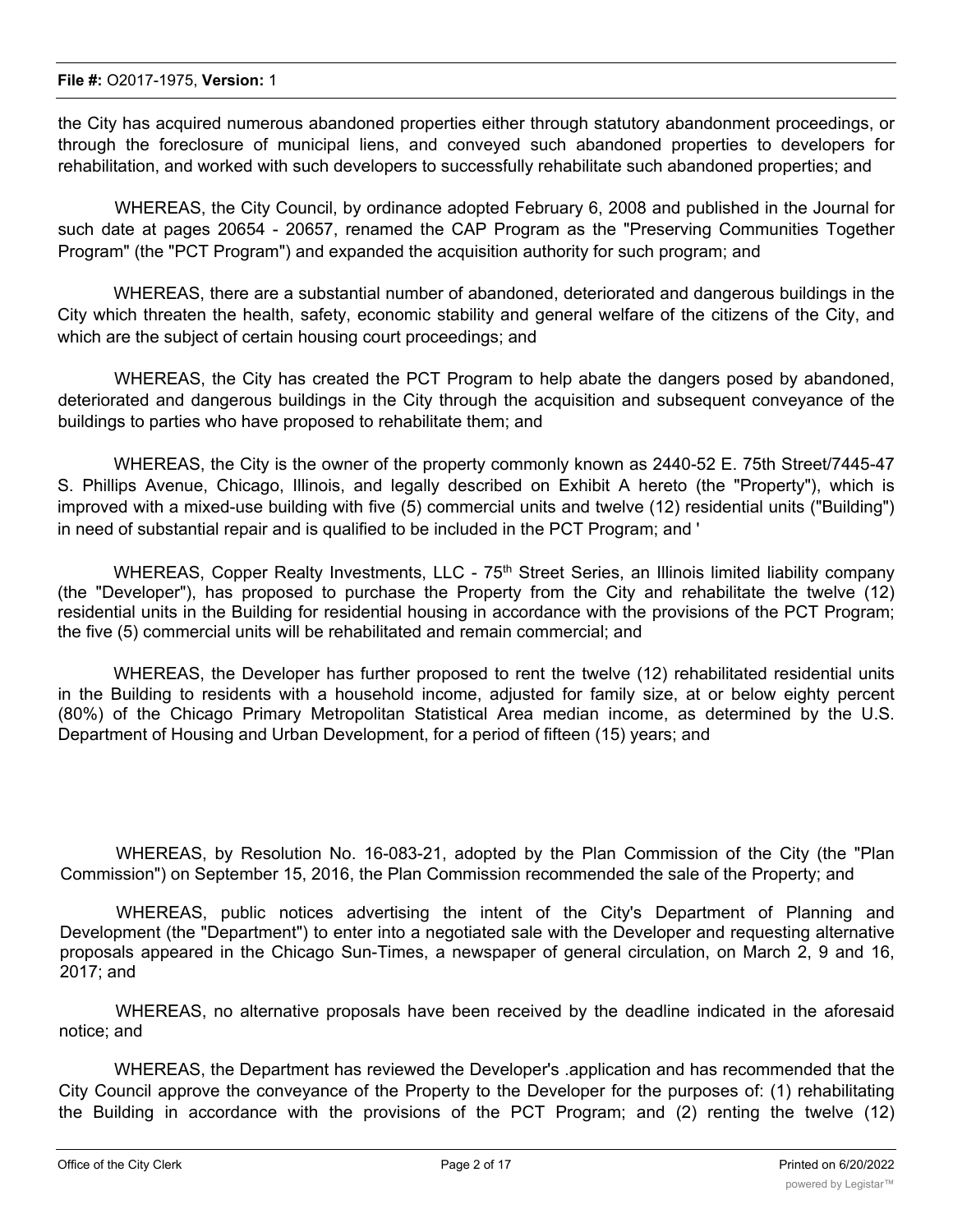rehabilitated residential units in the Building to residents with a household income, adjusted for family size, at or below eighty percent (80%) of the Chicago Primary Metropolitan Statistical Area median income, as determined by the U.S. Department of Housing and Urban Development, for a period of fifteen (15) years; now, therefore,

# **BE IT ORDAINED BY THE CITY COUNCIL OF THE CITY OF CHICAGO:**

SECTION 1. The sale of the Property to the Developer for the sum of One Dollar (\$1.00), plus holding costs incurred by the City during its period of ownership of the Property, is hereby approved. This approval is expressly conditioned upon the City entering into an agreement for the Sale and Redevelopment of Land ("Redevelopment Agreement") with the Developer. The Redevelopment Agreement shall require that the twelve (12) residential units of the Building be rented affordably to residents with household incomes, adjusted for family size, at or below eighty percent (80%) of the Chicago Primary Metropolitan Statistical Area median income, as determined by the U.S. Department of Housing and Urban Development, for a period of fifteen (15) years. The Commissioner of the Department or any successor department thereto (the "Commissioner") or a designee of the Commissioner is each hereby authorized to negotiate and execute the Redevelopment Agreement with the Developer, and such other documents which may be required or necessary to implement the intent and objectives of the PCT Program, subject to the approval of the Corporation Counsel.

SECTION 2. The Mayor is authorized to execute, and the City Clerk or Deputy City Clerk is authorized to attest, a quitclaim deed conveying the Property to the Developer, or to a land trust of which the Developer is the sole beneficiary, or to a business entity of which the Developer is the sole controlling party, subject to the approval of the Corporation Counsel.

SECTION 3. If any provision of this ordinance shall be held to be invalid or unenforceable for any reason, the invalidity or unenforceability of such provision shall not affect any of the other provisions of this ordinance.

SECTION 4. All ordinances, resolutions, motions or orders inconsistent with this ordinance are hereby repealed to the extent of such conflict

SECTION 5. This ordinance shall take effect upon its passage and approval.

# **EXHIBIT A Legal**

#### **Description**

(Subject to final title and survey)

LOTS 25, 26, 27, 28 AND THE WEST 17 FEET OF LOT 29 IN HIGH RIDGE SUBDIVISION OF LOTS 41 TO 52, INCLUSIVE, IN THE FOURTH DIVISION OF SOUTH SHORE SUBDIVISION OF THE NORTH FRACTIONAL  $1/2$  OF SECTION 30, TOWNSHIP 38 NORTH, RANGE 15 EAST OF THE THIRD PRINCIPAL MERIDIAN, IN COOK COUNTY, ILLINOIS.

Commonly known as: 2440-52 E. 75TH STREET/7445-47 S. PHILLIPS AVE. CHICAGO, ILLINOIS 60628

Property Index Number: 21-30-117-011-0000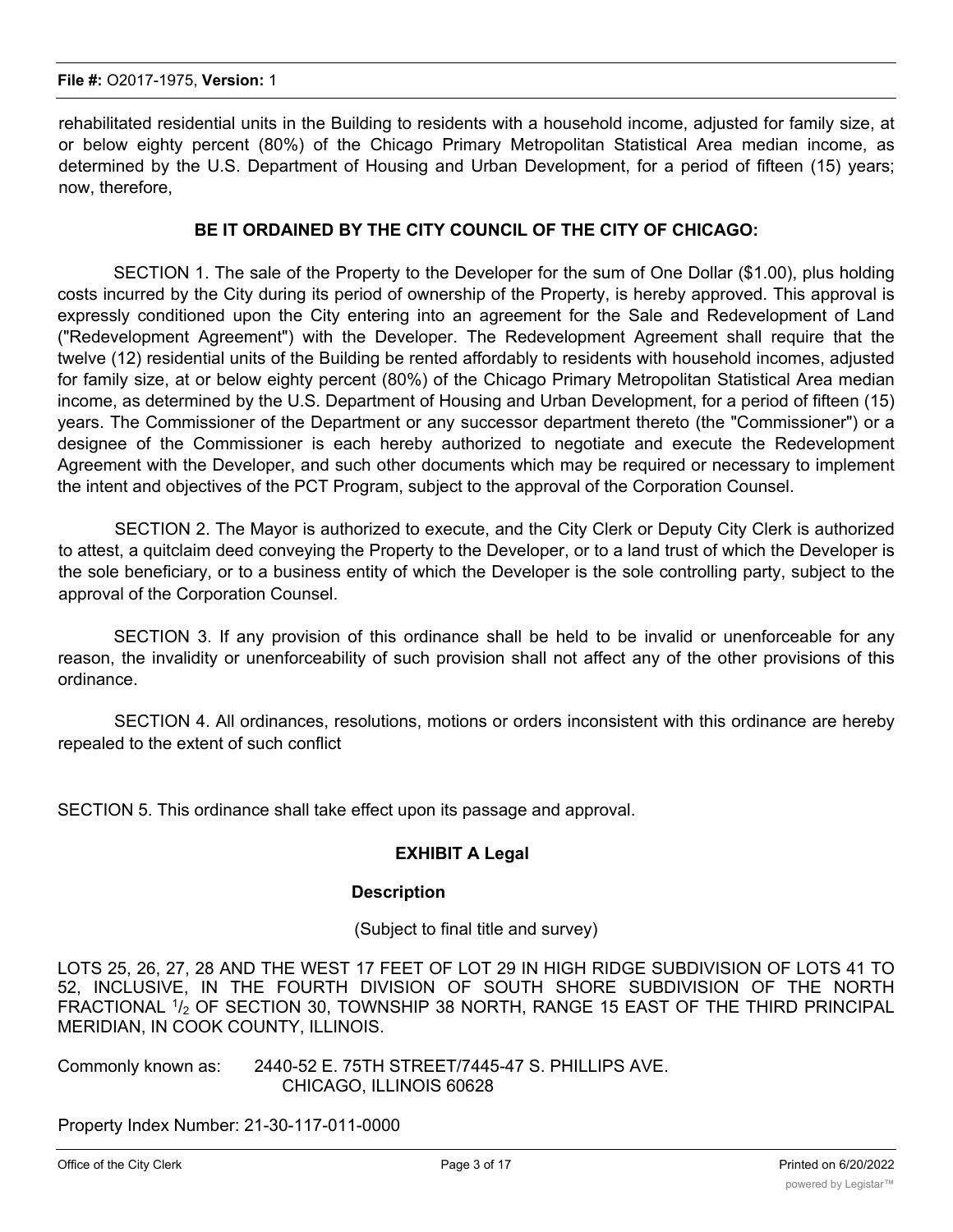# CITY OF CHICAGO ECONOMIC DISCLOSURE STATEMENT AND AFFIDAVIT

# SECTION I-GENERAL INFORMATION

A Legal name of the Disclosing Party submitting this EDS. Include d/b/a/ if applicable-

*wppa %alki JmdmnU LLC 75lh3ree£Series*

Check ONE of the following three boxes.

indicate whether the Disclosing Party submitting this EDS is;

1 Sf/'the Applicant

OR

2 j ) a legal entity holding a direct or indirect interest in the Applicant State the legal name of the Applicant in which the Disclosing Party holds an interest:

OR

*mS AJPineGiot/z \*M*

# *ChitnQO/L 606ft*

3. [ | a legal entity wirh a right of control (see Section 11.B.I.) State the legal name of the entity in which the Disclosing Partv holds a riaht of control:

B Business address of the Disclosing Panv:

*c i-c<sub>M</sub>*,*o*,*,c: M*<*mqm ^i^M-m* 

*market? <sup>m</sup> ^ JsnK*

D. Name of contact person: CO/71

t. Federal Employer Identification No. (if you have one);' ;

f-. Brief description of contract, transaction or other undertaking (referred to below as the "Matter") to which this EDS pertains. (Include project number and location of property, if applicable): G. Which City agency or department is- requesting this EDS?

# *uisihon ol diuH'nQ*

*If the Matter is a contract being handled by the City's Department of Procurement Services, please complete the following: j[/*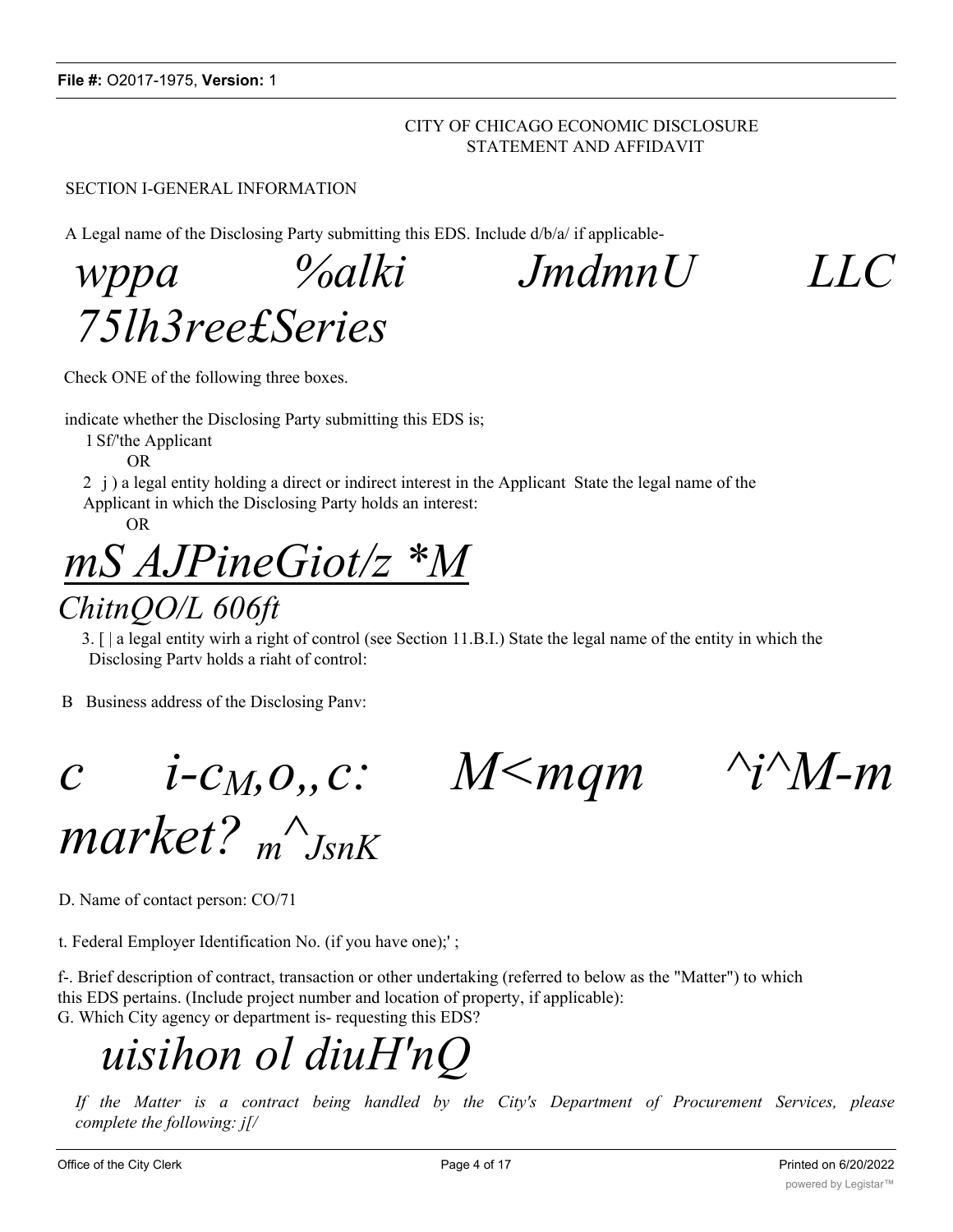Specification #  $\qquad \qquad \text{and } L \text{ ontract } \#$ 

Page I of 13

### **SUCTION II -- DISCLOSURE OF OWNERSHIP INTERESTS**

### A. NATURE Or I 111: DISCLOSING PAKTY

*I. Indicate Ibe nature ot the Disclosing Party ,*

\ ] Person Vj Limited liability company ( f'Publicly registered business corporation [] Limited liability partnership I) Privately held business corporation | loint venture j ] Sole proprietorship  $| ]$  Not-for-profit corporation <sup>r</sup>] General partnership (Is the not-for-profit corporation also a  $50i(c((3))$ ? f j Limited partnership ( ] Yes I) No [] Trust [] Other (please specify)

*M*

2. For legal entities, the slate (oi foreign country) of incorporation or organization, if applicable:

3. For legal entities not organized in the State of Illinois Has the organization registered to do business in the State of Illinois as a foreign entity?

[ 1 Yes []No VjN'A

#### B. IF THE DISCLOSING PAR TY IS A LEGAL ENTITY:

1. List below the full names and titles of all executive officers and all directors of the entity. NOTfc: For not-for-profit corporations, also list below all members, if any. which are legal entities. If there are no such members, write "no members." For trusts, estates or other similar entities. list below the legal titleholdcr(s).

If die entity is a general partnership, limited partnership, limned liability company, limited liability partnciship or joint venture, list below the name and title of each general partner, managing member, manager or any other person or entity that controls the dayto-day management of the Disclosing Party. NOTE: Each legal entity listed below must submit an EDS on its own behalf.

Nann\* » Title

*lMM?L. J*<sup> $\Diamond$ *emeJ* . *iJ*<sup> $\land$ </sup> $\land$ <sup> $\land$ </sup></sup>

2. Please provide the following information concerning each person or entity having a direct or indirect henefit:itil interest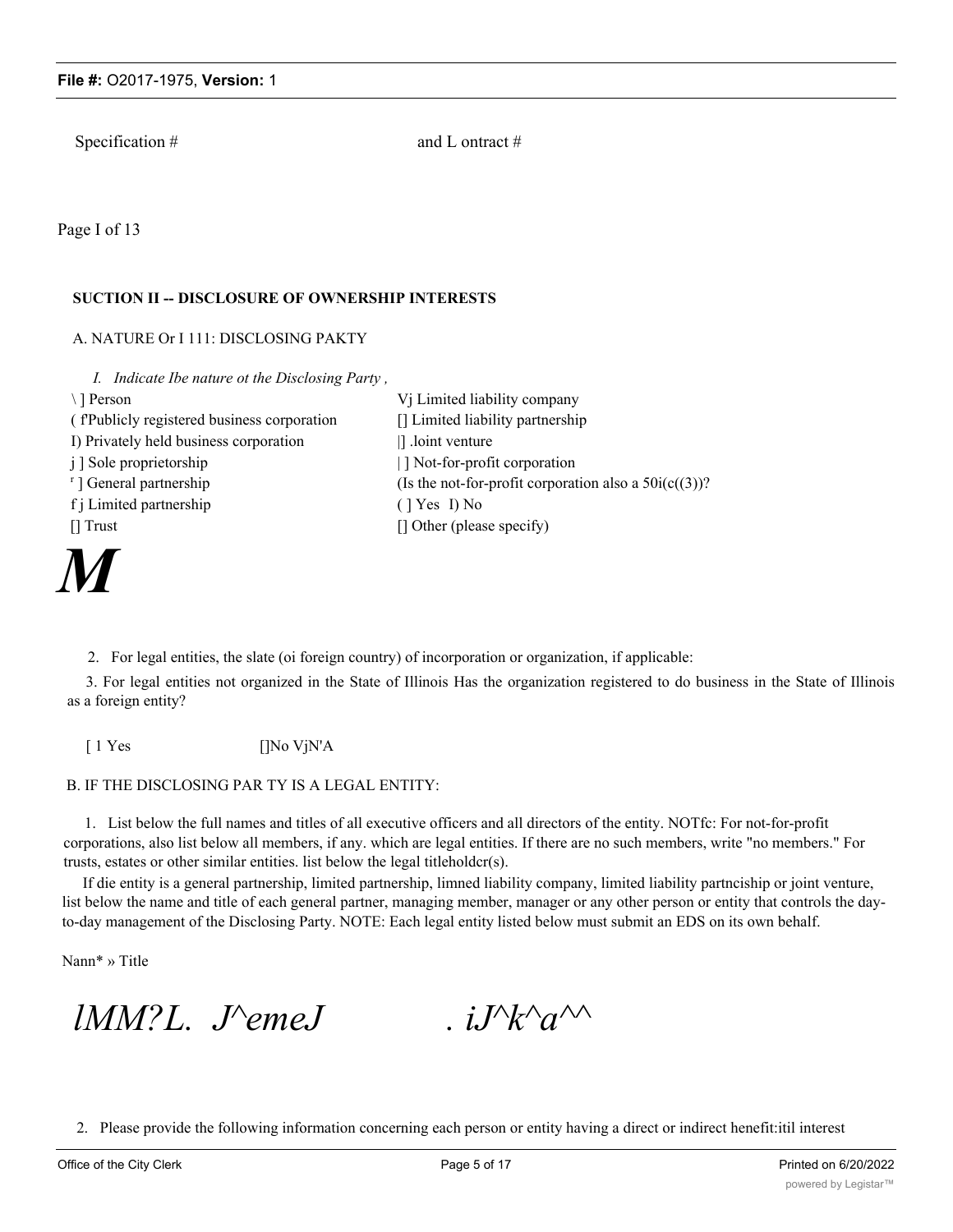(including ow nership) in excess of 7.5% of the Disclosing Party. Examples of such an interest include shares in u corporation, partnership interest in a partnership or joint venture.

```
Page 2 of 13
```
interest of" a member or manager in a limited liability company, or interest of a beneficiary of a trust. estate or other similar entity. It none, state "None.'' NOTE".: Puisiiani to Section 2-154-030 of the Municipal C ode of Chicago ("Municipal Code"), the City may require any such additional information from arty applicant which i;. reasonably intended to achieve full disclosure.

Name Business Address **Percentage Interest in the** 

J^mel - - ditto  $\frac{26a}{e}$  -~ - - ^ %

### SUCTION III - BUSINESS RELATIONSHIPS W 11 H CITY ELECTED OFFICIALS

Has the Disclosing Party bad a "business relationship." as defined in Chapter 2-156 of the Municipal ("ode. with any City elected official in the 12 months before the date this EDS is signed?

[ j Yes KNo

If yes. please identify below the nametsi of such City elected official(s) and describe such relationship^): *A I ff*

#### SECTION IV \_ DISCLOSURE OF SUBCONTRACTORS AND OTHER RETAINED PARTIES

The Disclosing Party must disclose the name and business address of each subcontractor, attorney, lobbyist, accountant, consultant and any other person or entity whom the Disclosing Party has retained or expect;- io retain in connection with the Mailer, as well as the nature of the relationship, and the total amount of the fees paid or estimated to be paid. The Disclosing Party is not required to disclose employees who are paid solely through the Disclosing Party's regular payroll.

"Lobbyist" means any person or entity who undertakes to influence any legislative or administrative aciion on behalf of any person or entity other than: 11) a not-for-profit entity, on an unpaid basis, or (2) himself. "Lobbyist" also means any person or entity any part ol whose duties as an employee of another includes undertaking to influence any legislative or administrative aciion.

If the Disclosing Party is uncertain whether a disclosure is required under this Section, the Disclosing Party must either ask the City whether disclosure is required or make the disclosure.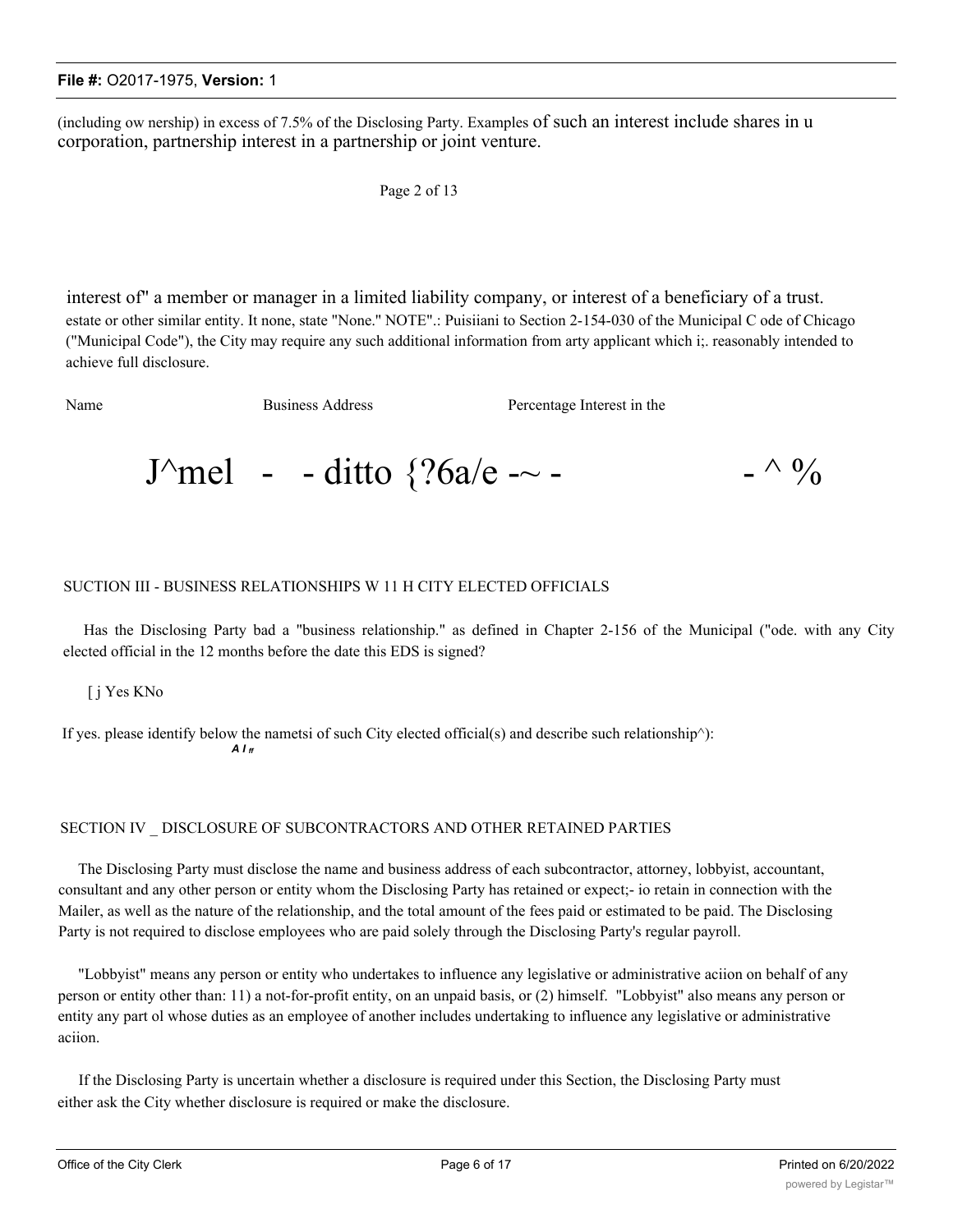Page 3 of 13

Name (indicate unether Busmen Relationship to Disclosing Part;. Fees (indicate whether retained or anticipated Address (subcontractor, attorney, paid or estimated.) NOTE: to be retained) lobbyist, ete.l "hourly rate" or "i b d." is nol an acceptable response.

*.AM*

# (Add sheets if necessary)

\ffchcck here tf the Disclosing Party has not retained, nor expects to retain, any such persons or entities SEC TION V -

#### **CERTIFICATIONS**

#### A. COURT-ORDERED CHILD SUPPORT COMPLIANCE

Under Municipal Code Section 2-92-415. substantial owners of business entities that contract with the City must remain in compliance with their child support obligations throughout the contract's term.

Has any person who dircctlv or indirectly owns !()% or more of the Disclosing Party been declared in arrearage on anv child support obligations by any Illinois court of competent jurisdiction'.'

| j j Yes | Vl No | [] No person directly or indirectly owns 10% or more of the |
|---------|-------|-------------------------------------------------------------|
|         |       | Disclosing Party.                                           |

If "Yes." has ihe person entered into a court-approved agreement for payment of all support owed and is ihc person in compliance with that agreement<sup>1</sup>

f J Yes [ i No

#### B FURTHER CERTIFICATIONS

! Pursuant m Municipal Code Chapter 1-23. Article 1 ("Article l")(whtch the Applicant should consult for defined terms (e.g.. "doing business") and legal requirements), if the Disclosing Party submitting this FDS is the Applicant and is doing business with the City, then the Disclosing Party certifies as follow s. iii neither the Applicant nor any controlling person is currently indicted or charged with, or has admitted guilt of. or has ever been convicted of. or placed under supervision for, any criminal offense involving actual, attempted, or conspiracy to commit bribery, theft, fraud, forgery, perjury, dishonesty or deceit against an officer or employee of the City or any sister agency; and f ii) the Applicani understands and acknowledges that compliance with Article I is a continuing requirement for doing business with the City. NOTE. If Article I applies io the Applicant, the permanent compliance timeframe in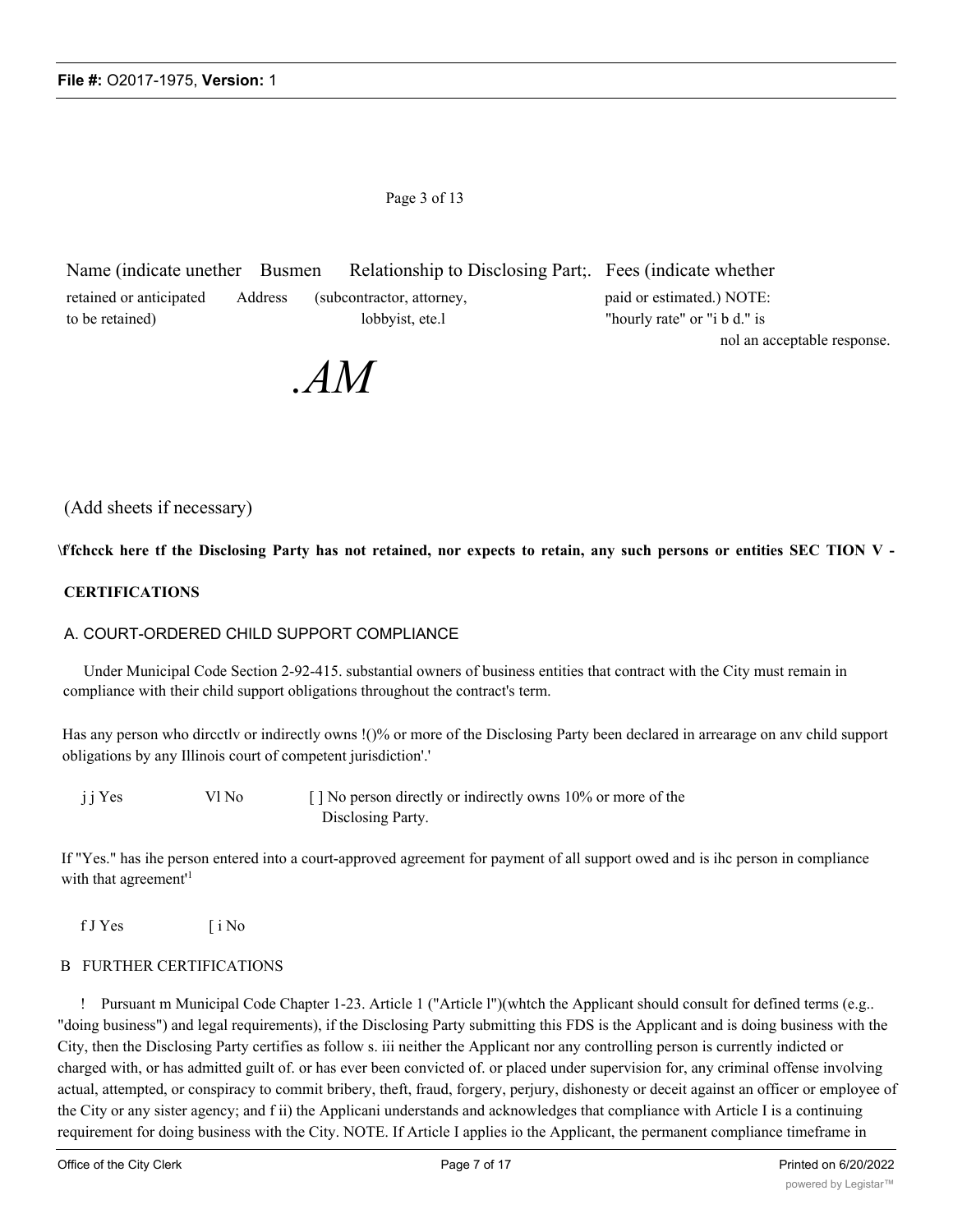Article I supersedes some five-year compliance timeframes in certifications 2 and 3 below.

#### Page 4 of 13

2. The Disclosing Party and. it'the Disclosing Party is a legal entity, all of those persons or entitle-, identified in Section II.B !. ot this EDS-

- a are not presently debarred, suspended, proposed for debarment, declared ineligible or voluntarily c.neluded from any transactions by any federal, slate or local unit of government:
- b. have not. within a five-year period preceding the date of this EDS. been convicted of a criminal offense, adjudged guilty, or had a civil judgment rendered against them in connection w ith: obtaining, attempting to obtain, or performing a public (federal, state or local) transaction or contract under a public transaction: a violation of federal or slate antitrust statutes: fraud: .embezzlement: theft: forgery: bribery: falsification or destruction of records; making false statements: or receiving stolen property:
- e are not presently indicted for. or criminally or civilly charged by. a governmental entity (federal, state or local ) with committing anv of the offenses set forth in clause B.2.b. of this Section V :
- d have not. within a five-year period preceding the date of this EDS. had one or more public transactions t federal, state or local) terminated for cause or default; and
- e. have not. v. ithin a five-year period preceding the date of this EDS. been convicted, adjudged guilty, or found liable in a civil proceeding, or in any criminal or civil action, including actions concerning environmental violations, instituted by the City or by the federal government, any state, or any other unit of local government.
- 3. The certifications in subparts .5. 4 and 5 concern:
- the Disclosing Party:

· any "Contractor" (meaning any contractor or subcontractor used by the Disclosing Party in connection with the Matter, including but not limited to ail persons or legal entities disclosed under Section IV. "Disclosure of Subcontractors and Other Retained Parties");

· any "Affiliated Entity" (meaning a person or entity that, directly or indirectly: controls the Disc losing Party, is controlled by the Disclosing Party, or is. with the Disclosing Party, under common control of another person or entity. Indicia of control include, without limitation: interlocking management or ownership; identity of interests among family members, shared facilities and equipment: common use of employees; or organization of a business entity following the ineligibility of a business entity to do business with federal or state or local government, including the City, using substantially the same management, ownership, or principals as the ineligible entity): with respect to Contractors, the term Affiliated Entity means a person or entity that directly or indirectly controls the Contractor, is controlled by it, or. with the Contractor, is under common control of another person or entity:

· any responsible official of the Disclosing Parly, any Contractor or any Affiliated Entity or any other official, ageni or employee of (he Disclosing Party, any Contractor or any Affiliated Entity, acting pursuant to the direction or authorization of a responsible official of the Disclosing Party, any C ontractor or any Affiliated Entity (collectively "Agents")

Page 5 of 13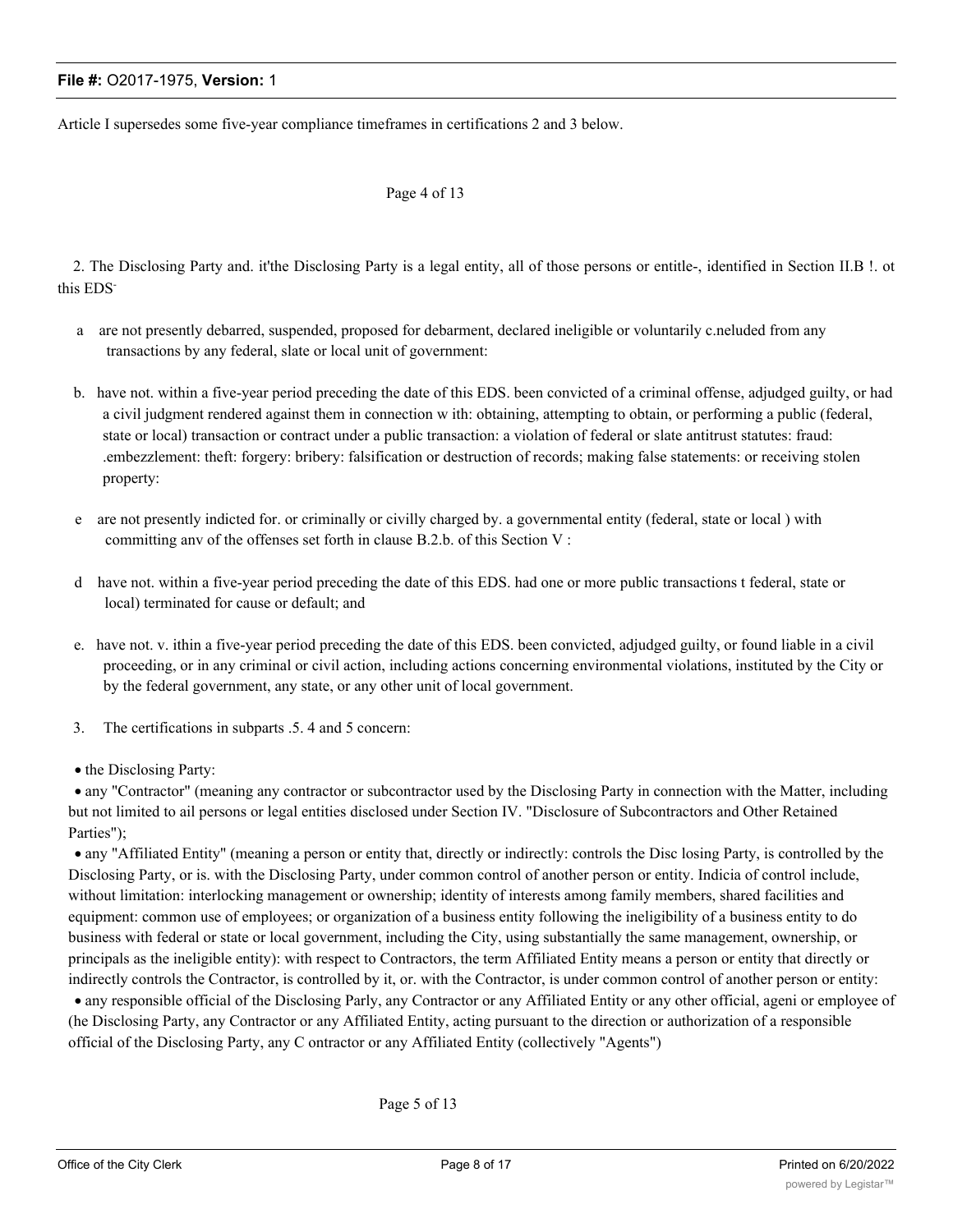Neither the Disclosing Party, nor any Contractor, nor any Affiliated Entity of either the Disclosing Pan.) or any Contracior nor any Agcnis have, during ihe five years before the date this EDS is signed, or. with respect to a Contractor, an Affiliated Entity, oi an Affiliated Entity of a Contractor during the five years before- the date of such Contractor''\* or Affiliated Lmity's contract or engagement in connection with the Matter:

- a. bribed or attempted to bribe, or been convicted or adjudged guilty of bribery or attempting to bribe, a public officer or employee of the City, the State of Illinois, or any agency of the federal govcrnmeni or of any siate or local government in ihe United States of America, in that officer's or employee's official capacity;
- b. agreed or colluded with other bidders or prospective bidders, or been a party to any such agreement, or beer, convicted or adjudged guilty of agreement or collusion among bidders or prospective bidders, in restraint of freedom ol competition by agreement to bid a fixed price or otherwise; or
- c. made an admission of such conduct described in a. or b. above that is a matter of record, but have not been prosecuted for such conduct, or
- d. violated the provisions of Municipal Code Section 2-92-610 (Living Wage Ordinance).

4. Neither the Disclosing Party. Affiliated Entity or Contracior, or any of their employees, officials, agents or partners, is barred from contracting with any unit of state or local government as a result of engaging in or being convicted oft I) bid-rigging in violation of "720 ILCS 5-33E-3: (2) bid-rotating in violation of 720 IL CS 5 33F-4: or (3) any similar offense of any state or of the United States of America that contains the same elements as the offense of bid-rigging or bid-rotating.

5. Neither the Disclosing Panv nor any Affiliated Entity is listed on any of die following lists maintained by the Office of Foreign Assets Control of the U.S. Department of the Treasury or the Bureau of Industry and Sccumy of the U.S. Department of Commerce or their successors, the Specially Designated Nationals List, the Denied Persons List, the Unverified List, the Entity List and the Debarred List.

6. The Disclosing Party understands and shall comply with the applicable requirements of Chapters 2-55 I Legislative inspector General). 2-56 (Inspector General) and 2-156 (Governmental Ethics) of the Municipal Code.

 $\sim$ i. If the Disclosing Party is unable to certify to any of the above statements in this Part B (Further Certifications), the Disclosing Party must explain below:



#### Page 6 of 13

If ihe letters "NA." ihe word "None." or no response appears on the lines above, it w ill be conclusively presumed that the Disclosing Party certified to the above statements.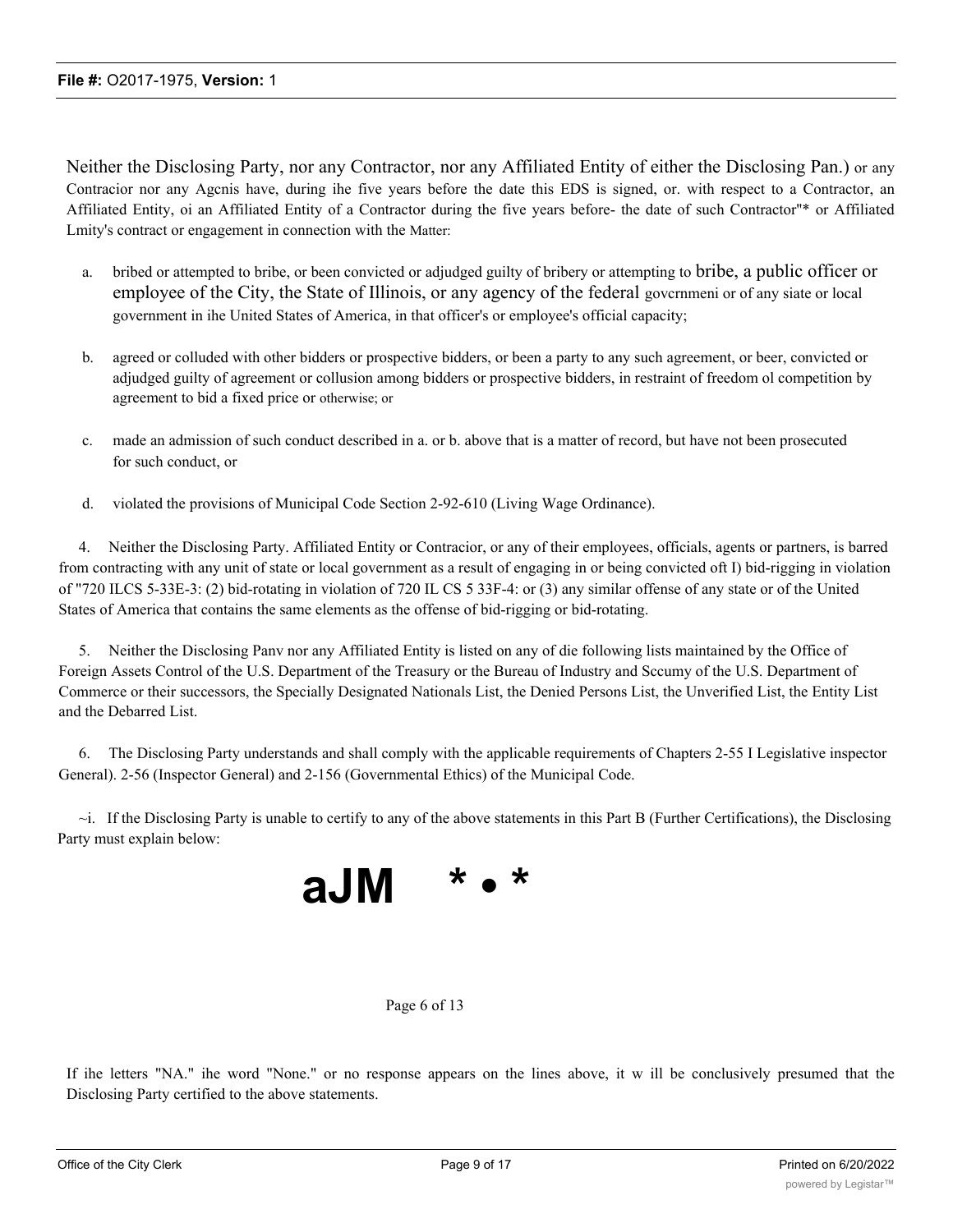S To the best of the Disclosing Party 's know ledge after reasonable inquiry, the following is a complete list of all current employees of the Disclosing Party who were, at any lime during the 12-monrh period preceding the execution date of this CDS. an employee, or elected or appointed official, of the City of Chicago (if none, indicate with ''N jV\* or "none")

°. To the best of the Disclosing Party 's knowledge after reasonable inquiry, the following is a complete list of all gifts that the Disclosing Party has given or caused to be given, at any time during the 12-month period preceding the execution date of this EDS. to an employee, or elected or appointed official, of the City of Chicago, l-nr purposes of this statement, a "gift" does not include: (i) anything made generally av 3ilable to City employees or to the general public, or (it) food or drink provided in the course of official City business and having a retail value of less than S20 per recipient (if none, indicate with "N A" or "none"). As to any gift listed below, please also list the name of the City recipient.

# C. CERTIFICATION OF STATUS AS FINANCIAL INSTITUTION

- 1 The Disclosing Panv certifies that the Disclosing Party (check one)
- 1 [ ] is  $Vf^{\wedge} > n01$

a "financial institution'' as defined in Section 2-32-455(h) of the Municipal Code.

2 If the Disclosing Party IS a financial institution, then the Disclosing Party pledges:

"Wc are not and w ill not become a predatory lender as defined in Chapter 2-32 of the Municipal Code. We further pledge that none of our affiliates is. and none of them will become, a predatory lender as defined in Chapter 2-32 of the Municipal Code. We understand that becoming a predatory lender or becoming an affiliate of a predatory lender may result in the loss of the privilege of doing business with the City."

If the Disclosing Party h unable to make this pledge because ii or any of iis affiliates (as defined in Section Z-32-455(b) of the Municipal Code) is a predatory lender within the meaning of Chapter 2-32 of the Municipal Code, explain here (attach additional pages if necessary):

# Page 7 of 13

If the letters "NA." the word "None." or no response appears on the lines above, it will be conclusively presumed that the Disclosing Party certified to the above statements.

# D. CERTIFICATION REGARDING INTEREST IN CITY BUSINESS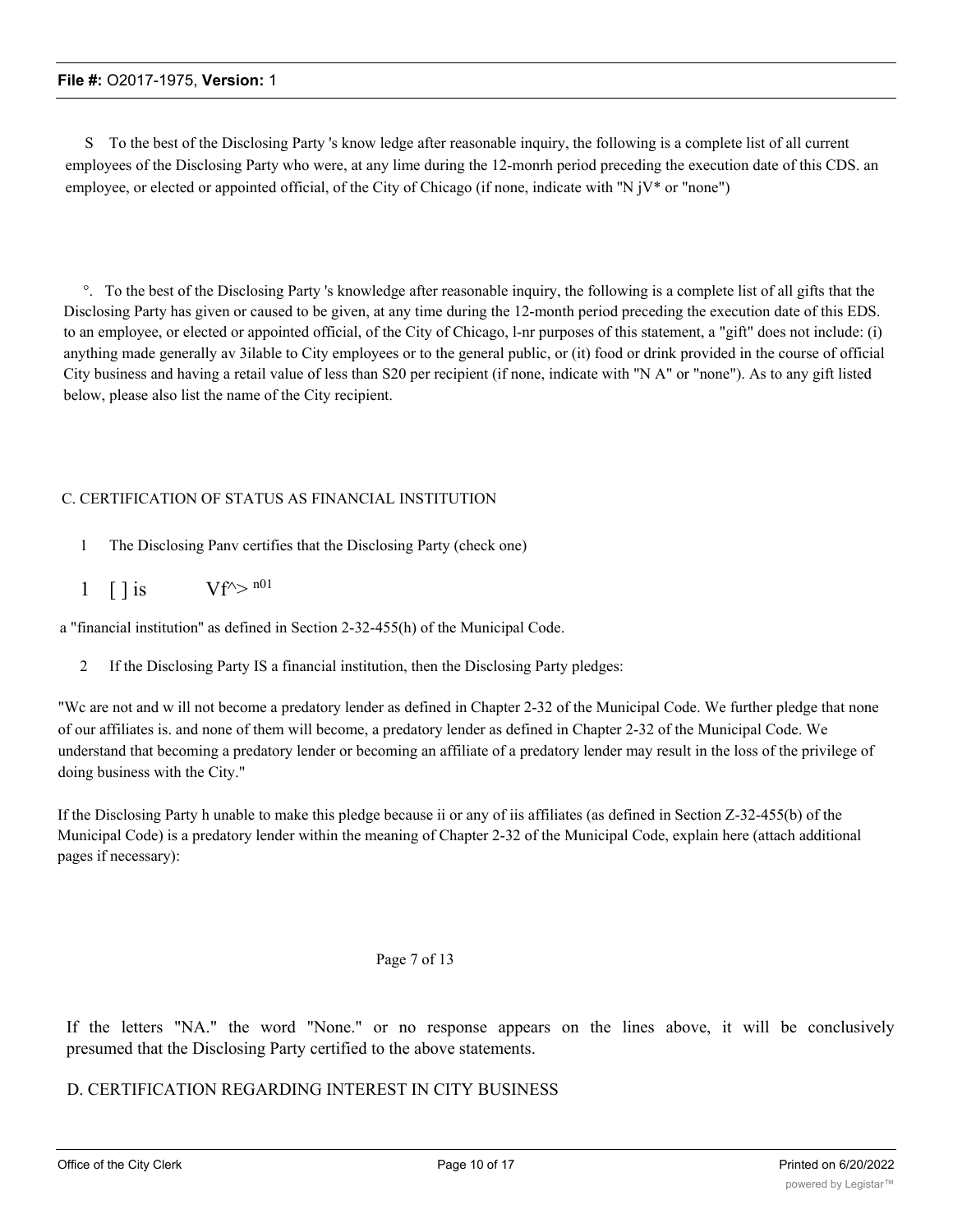Any words or terms that are defined in Chapter 2-156 of the Municipal Code have the same meanings when used in this Pan D.

*I. In accordance with Section 2-156-1 10 of the Municipal Code: Does any official or employee of the City have a financial interest in his or her own name or in the name of any other person or entity in the Matter? /*

NOTE: If you checked "Yes" to Item D.I., proceed to Items D.2. and D.3. If you checked "No" to Item D.l.". proceed to Part E.

2 Unless sold pursuant to a process of competitive bidding, or otherwise permitted, no City elected official or employee shall have a financial interest in his or her own name or in the name of any other person or entity in the purchase of any property that (i) belongs to the City, or (ii) is sold for taxes or assessments, or (iii) is sold by virtue of legal process at the suit of the City (collectively. "City Property Sale"). Compensation for property taken pursuant to the City's eminent domain power does not constitute a financial interest within the meaning of this Part D.

Does the Matter involve a City Property S3le?

[]No

3. If you checked "Yes" to Item D.L. provide the names and business addresses of the City officials or employees having soch interest and identify ihe nature of such interest:

Business Address

4. The Disclosing Party further certifies that no prohibited financial interest in the Matter will be acquired by any City official or employee.

# E CERTIFICATION REGARDING SLAVERY ERA BUSINESS

Please check either 1. or 2. below. If the Disclosing Party checks 2.. the Disclosing Party must disclose below or in an attachment to this EDS all information required by paragraph 2. Failure to

Page 8 of 13

comply w ith these disclosure requirements may make any contract entered into with the City in connection with the Matter \ oidable by the City.

v 1. The Disclosing Party verifies that the Disclosing Party has searched any and all records of the Disclosing Parly and any and all predecessor entities regarding records of investments or profits from slaver,- or slaveholder insurance policies during the slavery era (including insurance policies issued to slaveholders that provided coverage for damage to or injury or death of their slaves), and the Disclosing Party has found no such records.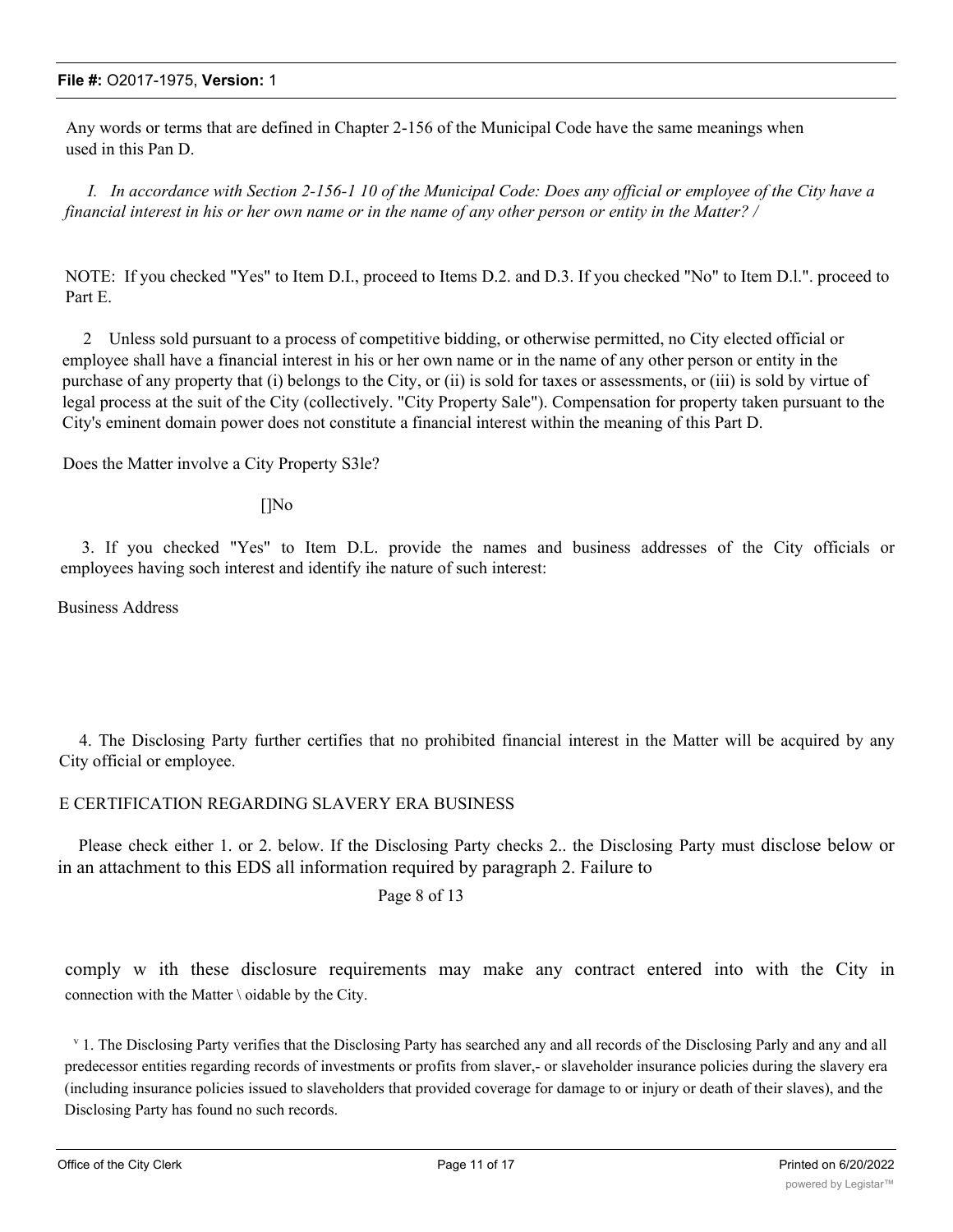2. The Disclosing. I'ariy verifies that, as a result of conducting the search in step 1 above, the

Disclosing Party has found records or investments or profits from slavery or slaveholder insurance policies. The Disclosing Party verifies that the following constitutes full disclosure of all such records, including she names of any and all slaves or slaveholders described in those records:

# **SECTION VI - C ERTIFICATIONS FOR FEDERALLY FUNDED MATTERS**

NOTE: If the Matter is federally funded, complete this Section VI. If the Matter is not federally funded, proceed 10 Section VII. For purposes of this Section VI. tax credits allocated by the City and proceeds of debt obligations of the City are not federal funding.

#### A. CERTIFICATION REGARDING LOBBYING

I. List below the names of all persons or entities registered under the federal Lobbying Disclosure Act of 1995 who have made lobbying contacts on behalf of the Disclosing Party with respect to ihe Matter: ( Add sheets if necessary):

(If no explanation appears or begins on the lines above, or if the letters "NA" or if the word "None" appear, it will be conclusively presumed that the Disclosing Party means thai NO persons or entities registered under the Lobbying Disclosure Act of 1995 have made lobbying contacts on behalf of the Disclosing Panv with respect to the Matter.)

2. The Disclosing Party has not spent and will not expend any federally appropriated funds to pay any person or entity listed in Paragraph A.l. above for his or her lobbying activities or io pay any person or entity to influence or attempt to influence an officer or employee of any agency, as defined by applicable federal law. a member of Congress, an officer or employee of Congress, or an employee of a member of Congress, in connection with ihe award of any federally funded contract, making any federally funded gram or loan, entering into any cooperative agreement, or to extend, continue, renew, amend, or modify any federally funded contract, grant, loan, or cooperative agreement.

#### Page 9 of 13

3. The Disclosing Pain will subnin an updated certification at the end of each calendar quarter in which there occurs any event that materially affects the accuracy of the statements and information set forth in paragraphs A.l and A.2. above.

4. '1 he Disclosing Parly certifies thai either. 01 it is not an organization described in section 5i)i(e)t4) of the Internal Revenue Code of 19X6: or oil it is an organization described in section  $501(c)$  <4i of the Internal Revenue Code of  $|9Sf$ » but has not engaged and will not engage in "Lobbying Activ ities".

5 If the Disclosing Pan v is ihe Applicant, the Disclosing Panv must obtain certifications equal in form and substance to paragraphs A. I. through A .4. above from all subcontractors before it awards any subcontract and the Disclosing Party must maintain all such subcontractors' certifications for the duration of the Matter and must make such certifications promptly available io the City upon request.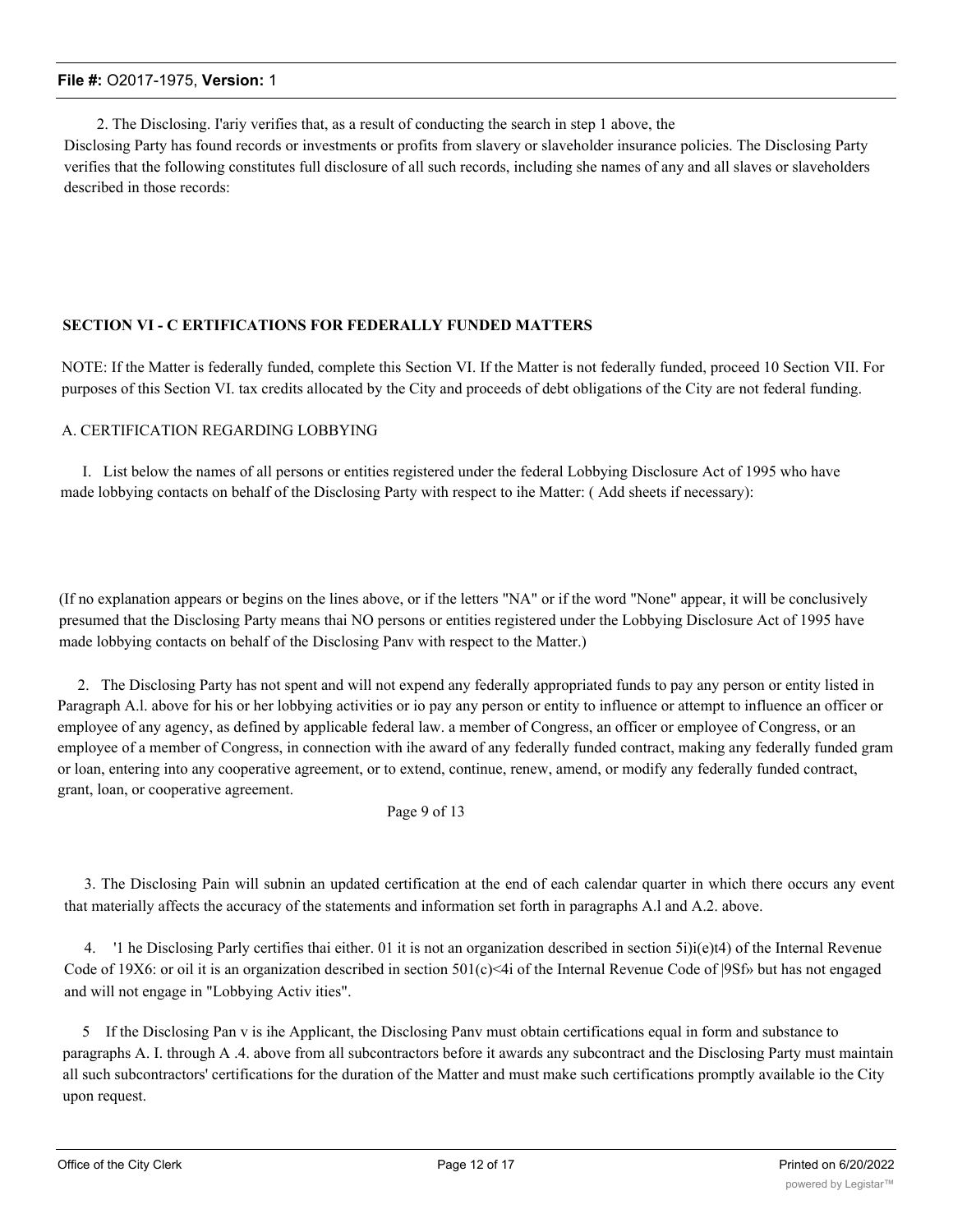### B. CERTIFICATION REGARDING EQUAL EMPLOYMENT OPPORTUNITY

If the Matter is federally funded, federal regulations require the Applicant and all proposed subcontractors to submit the following information wiih their bids or in writing at the outset of negotiations.

Is the Disclosing Party the Applicant"'

 $1$  | Yes | | No

If "Yes." answer the ihree questions below:

1 Have you developed and do you have on file affirmative action programs pursuant to applicable federal regulations" iSee 41 CFR Pan 60-2.)  $\lceil 1 \text{ Ves}^n \rceil$   $\lceil \cdot \rceil$  No

2. Have you filed with the Joint Reporting Committee, the Director of the Office of Federal Contract Compliance Programs, or the Equal Employment Opportunity Commission all reports due under the applicable filing requirements ' f 1 Ves " f ] No

- 3. Have you participated in anv previous contracts or subcontracts subject to the equal opportunity clause'.'
- I } Yes f ] No

If you checked "No" to question I. or 2. above, please provide an explanation:

#### Page 10 of 13

# SUCTION VII - AC KNOW I F.IKLM LNTS. CONTRACT INCORPORATION. COMPLIANCE. PENALTIES, DISCLOSURE

The Disclosing Party understands and agrees that:

A The certifications, disclosures, and acknowledgments contained in this EDS will become part of anv contract or other agreement between the Applicant and the City in connection with the Matter, whether procurement. City assistance, or other City aciion. and are material inducements to the City's execution of anv contraci or taking other action with respect to the Matter. The Disclosing Parly understands that ii must comply with all statutes, ordinances, and regulations on which this EDS is based.

B. The City's Governmental Ethics and Campaign Financing Ordinances. Chapters 2-156'and 2-164 of the Municipal Code, impose certain duties and obligations on persons or entities seeking City contracts, work, business, or transactions. The fui! text of these ordinances and a training program is available on line at www.citvofchicatio.ore <http://www.citvofchicatio.ore> Ethics, and may also be obtained from the City's Board of Ethics. 740 N.

Sedgwick St.. Suite 500. Chicago. IL 60610. (312) 744-9660. The Disclosing Party must comply fullv with the applicable ordinances.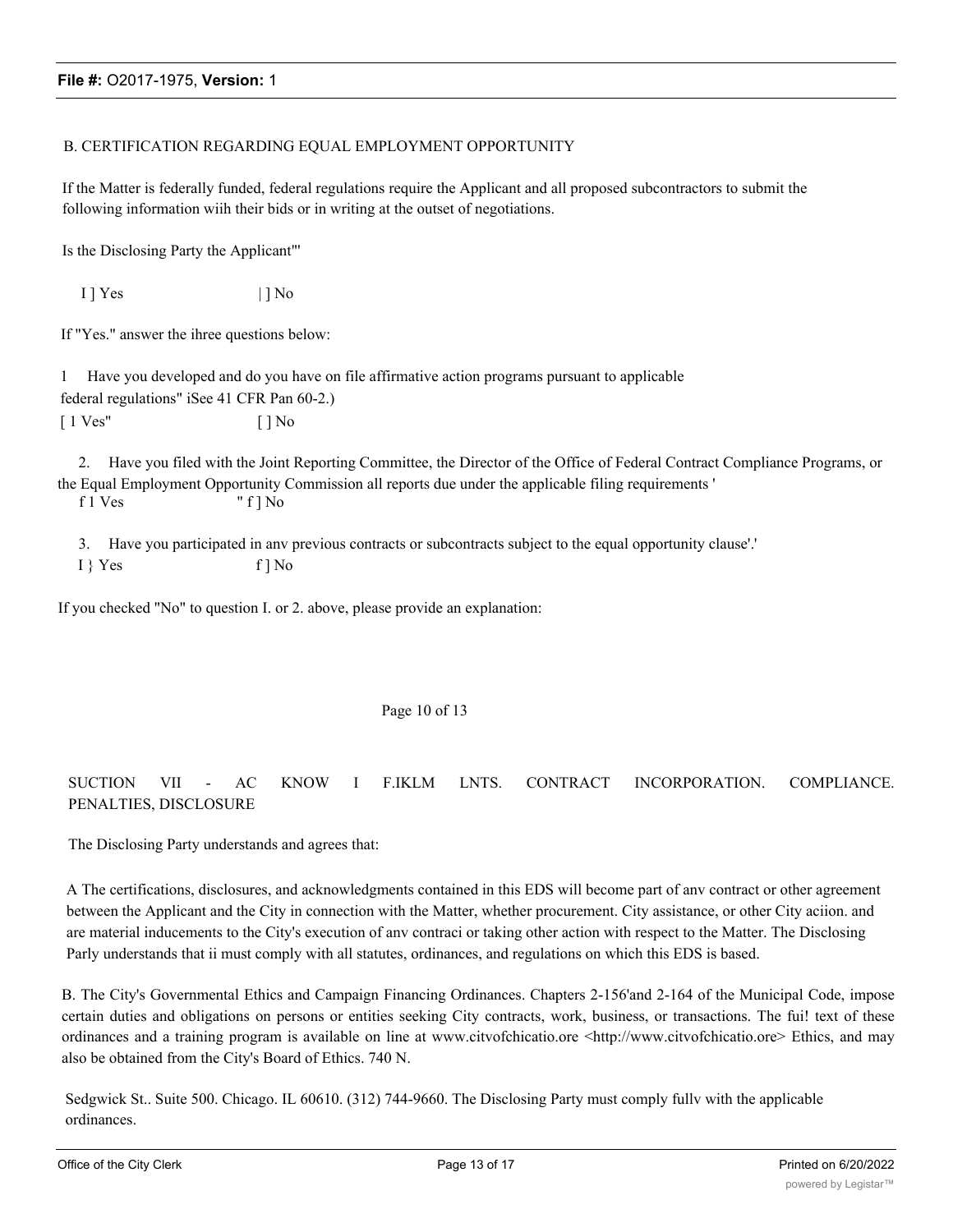C. If the City determines that any information provided in this EDS is false, incomplete or inaccurate, any contract or other agreement in connection with which it is submitted may be rescinded or be void or voidable, and the City may pursue any remedies under the contract or agreement (if not rescinded or void), ai law, or in equity, including terminating the Disclosing Party's participation in the Matter and or declining to allow the Disclosing Party to participate in other transactions with the City. Remedies ai law for a false statement of material fact may include incarceration and an award to the City of treble damages.

D It is the City's policy ro make this document available to the public on its Internet site and/or upon request. Some or all of the information provided on this EDS and any attachments to this EDS may be made available to the public on the Internet, in response to a Freedom of Information Act request..or otherwise. By completing and signing this EDS. the Disclosing Party waives and releases any possible rights or claims which it may have against the City in connection with the public release of information contained in this EDS and also authorizes the City to verify the accuracy of any information submitted  $\sim$  in this FDS.

E. The information provided tu this EDS musi be kepi current. In the event of changes, the Disclosing Party must supplement this EDS up io the time the City takes action on the Matter. If the Matter is a contract being handled by the City's Department of Procurement Services, the Disclosing Party must update this EDS 3s the contract requires. NOTE: With respect to Matters subject to Article 1 of Chapter 1-23 of the Municipal Code (imposing PERMANENT INELIGIBILITY for certain specified offenses), the information provided herein regarding eligibility must be kept current for a longer period, as required by Chapter !-23 and Section 2-1 54-020 of the Municipal Code.

The Disclosing Pany represents and warrants that:

### Page 11 of 13

F.l The Disclosing Party is not dclinqticm in the payment til any tax administered by the Illinois Department oi Revenue.nor are (lie Disclosing Party or its Affiliated Entities delinquent in paying any fine. ice. tax or other charge owecl to the City. This includes, bin is not limited to. ail water charges, sewer charges, license fees, parking tickets, property nixes or sales taxes.

f.2 If the Disclosing Party is the Applicant, the Disclosing Party and its Affiliated Entities will not use, nor permit their subcontractors to use, any facility listed by the U.S. E.P.A. on the federal Excluded Parties List System ("EPLS") maintained by the U. S. Genera! Services Administration.

I .3 If the Disclosing Party is the Applicant, the Disclosing Party will obtain from any coniriietors/subeontraetors hired or to be hired in connection with the Mutter certifications equal in form and substance to those in F. 1 ..and F.2. above and will not. without the prior written consent of the City, use any such coiHiacior'Mibconiracior thai does not provide such certifications or that the Disclosing Party has reason to believe has not provided or cannot provide truthful certifications.

NOTE: If the Disclosing Party cannot certify as to any of the items in F.l., F.2. or F.3. above, an explanatory statement must be attached to this EDS.

#### **CERTIFICATION**

Under penalty of perjury, the person signing below: (I) warrants that he/she is authorized to execute this EDS and Appendix A (if applicable) on behalf of the Disclosing Party, and (2) warrants that all certifications and statements contained in this EDS and Appendix A (if applicable) are true, accurate and complete as of the date furnished to the City.

(Print or typc\_namc^6f©isclosing Party)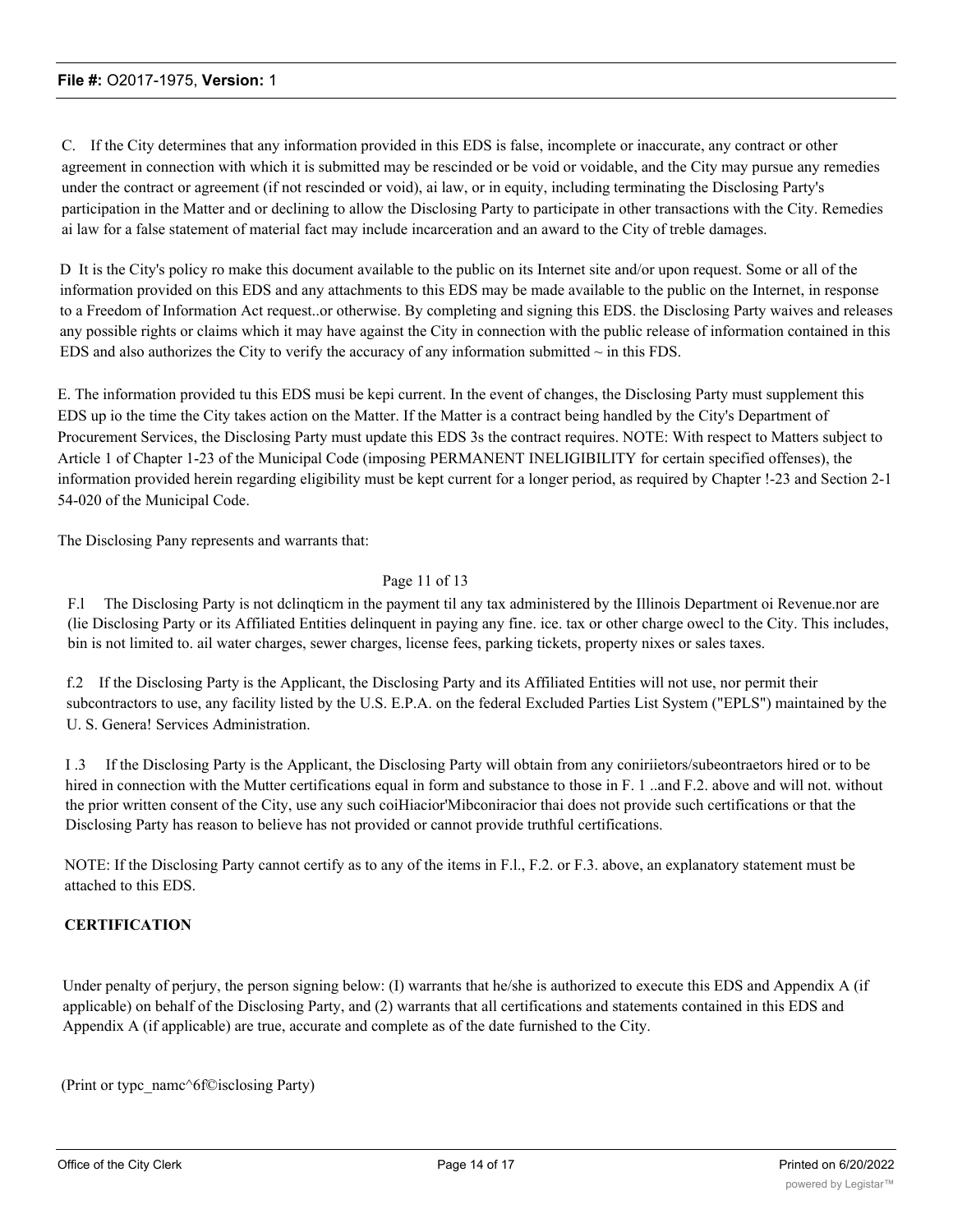

(Print or type name of person signing) (Print or i.Vpt titles\*person

signing) OFFICIAL SEAL I AWRENCE STENGEL NOTARY PUBLIC SinlR r,( Illinois. County of Cook Comm.v..o'n 321260- Expirus Auq. 19, 201i

Signed and sworn to before me on (date) M-ftfv^ ' \k<sup>:ru>^</sup>,

<sup>aI</sup> Qp<sup>o</sup>Sr~ County, U i~, >/0jS (state).

 $i^{\wedge}$ -ypC- $\wedge$ IX $\wedge$ y $\wedge$ - $\wedge$  Notary Public.

Commission expires:  $\triangle$ t $\triangleright$ Q'l% Z-c $\triangleright$  .j 7

Page 12 of 13

### CITY OF CHICAGO ECONOMIC DISCLOSURE STATEMENT AND AFFIIMVII APPENDIX A

#### FAMILIAL RELATIONSHIPS WITH ELECTED CITY OFFICIALS AND DEPARTMENT HEADS

This Appendix is to be completed only by (a) the Applicant, and (b) any legal entity which has a direct ownership interest in the Applicant exceeding 7.5 percent. It is not to be completed by any legal entity which has only an indirect ownership interest in the Applicant.

Under Municipal Code Section 2-154r015. the Disclosing Panv must disclose whether such Disclosing Party or any "Applicable Parry" or any Spouse or Domestic Partner thereof currently has a "familial relationship" with any elected city official or department head. A "familial relationship" exists if, as of the date this EDS is signed, ihe Disclosing Party or any "Applicable Party\*\* or any Spouse or Domestic Partner thereof is related to the mayor, any alderman, the city clerk, the city treasurer or any city department head as spouse or domestic partner or as any of the following, whether by blood or adoption: parent, child, brother or sister, aunt or uncle, niece or nephew, grandparent, grandchild, father-in-law, mother-in-law. son-in-law. daughter-in-law, stepfather or sieprnother. stepson or stepdaughter, stepbrother or stepsister or haif-broiher or half-sister.

"Applicable Party" means (1) all executive officers of the Disclosing Party listed in Section ILB.l.a.. if the Disclosing Party is a corporation: all partners of the Disclosing Panv. if the Disclosing Party is a general partnership: all general partners and limited partners of the Disclosing Party, if the Disclosing Party is a limited partnership, all managers, managing members and members of the Disclosing Party, if the Disclosing Party is a limited liability company: (2) all principal officers of the Disclosing Party, and (3) any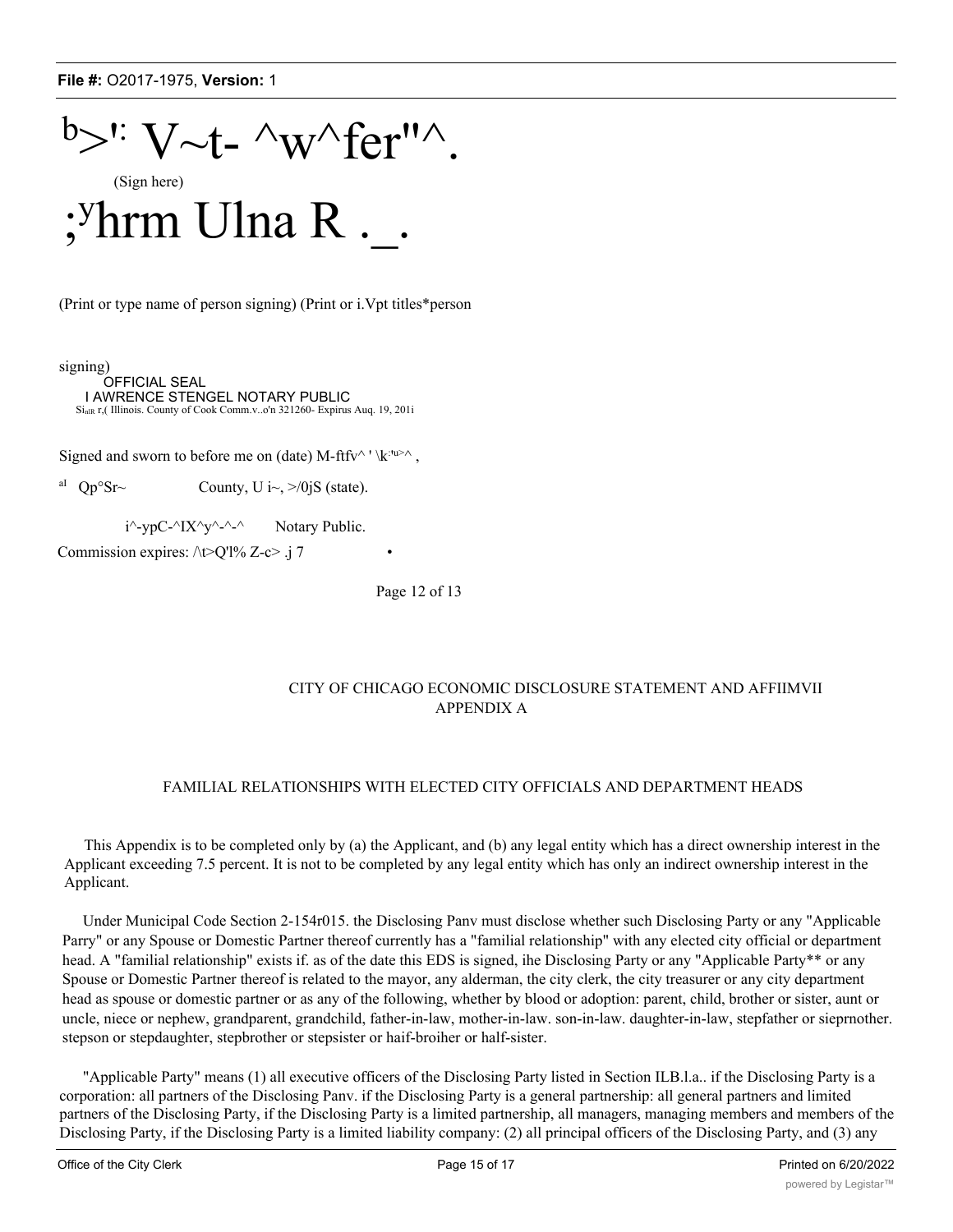person having more than a 7.5 percent ownership interest in the Disclosing Panv "Principal officers" means the president, chief operating officer, executive director, chief financial officer, treasurer or secretary of a legal entity or any person exercising similar authority.

Does the Disclosing Party or any "Applicable Party" or any Spouse or Domestic Partner thereof currently have a "familial relationship" with an elected city official or department head'.'

If yes. please identify below 11) the name and title of such person. (2) the name of the legal entity to which such person is connected: (31 the name and title of the elected city official or department head to whom such person has a familial relationship, and (4) the precise nature of such familial relationship.

Page 13 of 13

## **CITY OF CHICAGO ECONOMIC DISCLOSURE STATEMENT AND AFFIDAVIT APPENDIX B**

# **BUILDING CODE SCOFFLAW/PROBLEM LANDLORD CERTIFICATION**

**This Appendix is to be completed only by (a) the Applicant, and (b) any legal entity which has a direct ownership interest in the Applicant exceeding 7.5 percent (an "Owner"). It is not to be completed by any legal entity which has only an indirect ownership interest in the Applicant.**

I. Pursuant to Municipal Code Section 2-154-010. is file Applicant or any Owner identified as a building code scofflaw or problem landlord pursuant to Section 2-92-416 of the Municipal Code?

( ) Yes

If the Applicant is a legal entity publicly traded on any exchange, is any officer or director of the Applicant identified as a building code scofflaw or problem landlord pursuant to Section 2-92-416 of the Municipal Code?

( JYes

3. If yes to (I) or (2) above, please identify below the name of the person or legal entity identified as a building code scofflaw or problem landlord and the address of the building or buildings to which the pertinent code violations apply.